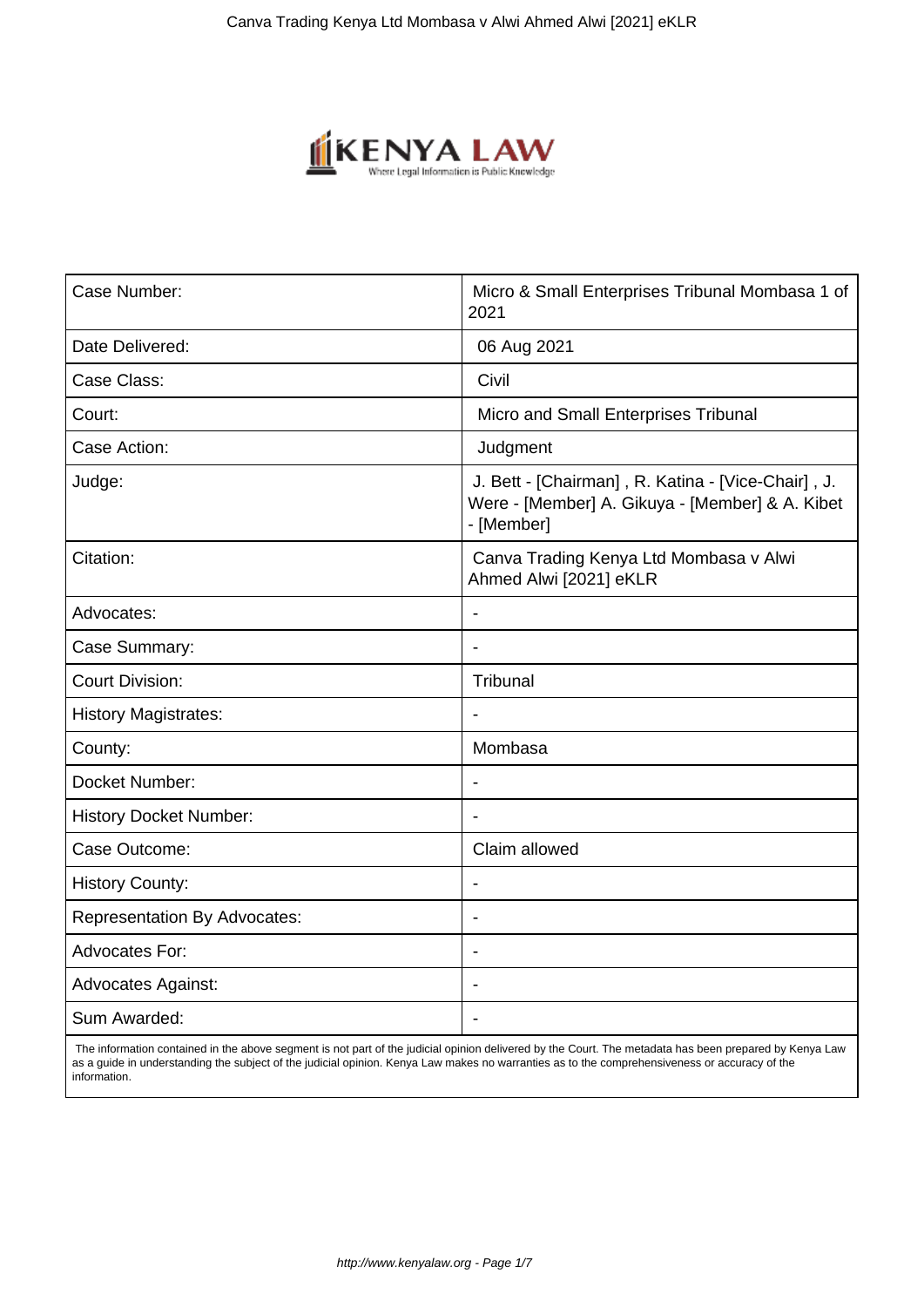# **REPUBLIC OF KENYA**

## **IN THE MICRO AND SMALL ENTERPRISES TRIBUNAL**

## **MSET MOMBASA NO. 1 OF 2021**

**CANVA TRADING KENYA LTD MOMBASA...................................................CLAIMANT**

**VS.**

**ALWI AHMED ALWI..........................................................................................................RESPONDENT**

#### **JUDGEMENT**

## **INTRODUCTION**

1. This claim dated 29<sup>th</sup> April 2021, was filed under Certificate of Urgency at the Tribunal's registry in Mombasa Law courts on  $30<sup>th</sup>$  April 2021. The Claimant, Canva Trading Kenya Limited Mombasa was represented by the Managing Director Ms Eunice Okal who described the Claimant as "a small & micro finance giving soft loans to small business to buy motorbikes for riders on hire purchase."The claim was for recovery of Ksh 70,000/= being the accumulated amount of loan, accrued interest and penalties, incurred by the Respondent who borrowed Ksh 25,000/= and failed to re-pay. The Respondent was introduced as a businessman operating within Mombasa County.

2. The cause was heard ex-parte in the first instance on  $6<sup>th</sup>$  May 2021 where orders were given as follows:-

a) THAT the Claimant files additional/ further documents by Monday  $10^{th}$  May 2021.

b) THAT the Claimant servers the claim and all the documents upon the Respondent by Monday  $10^{th}$  May 2021.

c) THAT the Respondent files and servers the Response within fourteen of service of claim and in any case by  $24<sup>th</sup>$  May 2021.

d) THAT the claimant files and serves the reply to Response within seven days of service of the Response and in any case by  $31<sup>st</sup>$ May 2021.

e) THAT the Cause shall be mentioned on  $3<sup>rd</sup>$  June 2021 to confirm compliance and fix it for hearing.

3. The matter subsequently came up before this Tribunal for virtual mention on  $3<sup>rd</sup>$  June 2021. The Respondent was absent. Ms Eunice Okal, on behalf of the Claimants stated that the claim had been served upon the Respondent. That the Respondent was aware of the matter before the Tribunal since they had talked on several ocassions over the matter and that the Respondent had indicated that he would appear for the mention. She also stated that upon inquiry she was informed that the Respondent had relocated his business to Malindi. She confirmed that she had sent the claim to the Respondent via whatsApp. She also stated that after sending the claim via whatsApp, she called the respondent to confirm receipt. That in response, the respondent indicated that he had seen the copy of the claim however he was in Malindi and that he would pay the money owed when he gets it. The Tribunal directed that the Cause be heard physically on 1<sup>st</sup> July 2021 at Mombasa Law Courts and that parties would be at liberty to discuss and agree on a possible settlement of the claim.

4. During the physical session at Mombasa Law courts on 1<sup>st</sup> July 2021, the Claimant was present however, the Respondent was absent. No justification for the absence was given on the part of the Respondent. There was no representation on the part of the Respondent. Ms Eunice Okal on behalf of the Claimant informed that Tribunal that she contacted the spouse of the Respondent who informed her that the Respondent had returned to Mombasa. That on  $30<sup>th</sup>$  June 2021, she spoke with the Respondent who confirmed that he had received the hearing notice. That the Respondent indicated that he would attend the hearing at Mombasa Law courts on 1<sup>st</sup> July 2021. The Tribunal was convinced that the Respondent was aware of the existence of the Claim as well as the hearing notice and date. The Tribunal was therefore convinced that it was proper in the circumstances to allow the matter to proceed to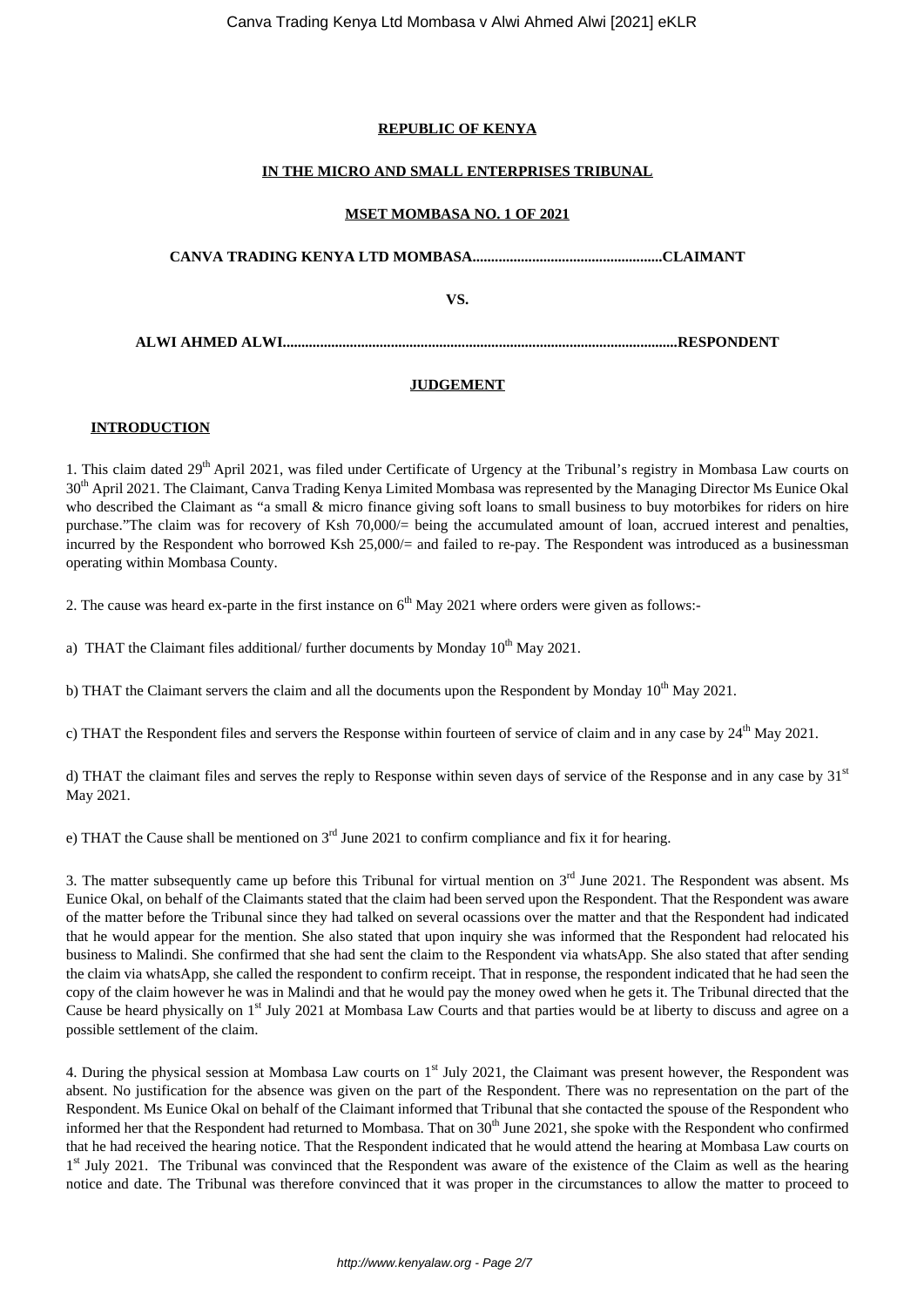formal proof hearing.

#### **THE CLAIMANT'S CASE**

5. The Claimant avers that the Respondent applied for a soft loan of **Ksh 25,000/=** from the Claimant, the **Canva Trading Kenya** Ltd which was approved and disbursed on 17<sup>th</sup> August 2020. The Respondent was to repay by 17<sup>th</sup> September 2020.

6. In addition, the Claimant avers that the loan was disbursed to the Respondent subject to a charge of 20% interest per month. Further, that as at the time of filing this claim, 7 months on, the Respondent had not repaid the loan as per the payment schedule, thus attracting interest and penalties to a tune of **Ksh 70,000/=.**

7. She finally submitted that the Claimant is entitled to costs of this Cause as it had incurred more expenses while trying to locate the Respondent to serve him with the claim.

# **ISSUES FOR DETERMINATION**

8. Arising from the claim and the oral evidence at the formal proof hearing, the following issues presented themselves for the determination by this Tribunal;

a) Whether the Respondent was served with the claim.

b) Whether the Respondent obtained a loan of Ksh. 25,000/= from the Claimant.

c) Whether the **20%** interest charged by the Claimant on the borrowed amount of **Ksh 25,000/=** was justified.

d) Whether the Claimant Canva Trading Kenya Limited-Mombasa was entitled to demand as it did the **Ksh 70,000/=** being the principal sum, accrued interests and penalties charged on the borrowed principal sum of **Ksh 25,000/=.**

e) Who bears the cost of this claim"

## **DETERMINATION AND FINAL ORDERS**

#### **The right to be heard**

9. The first issue is whether the Respondent was granted the right to be heard. The Tribunal grappled with this issue as it is a Constitutional right for the Respondent to be accorded the right to be heard.

10. The Tribunal notes that the Claim was served upon the Respondent. Further, the hearing notice was also served upon the Claimant. The Respondent however did not file the Response nor attended the hearing of the suit. No explanation was given for failure to file the Response. Further, no explanation was given for failure to attend the hearing of this suit by the Respondent or his Representative.

11. The Tribunal heard from Ms Eunice that she had made numerous calls upon the Respondent and Respondents relatives including his Mother and Aunt to request them to urge the Respondent to file the Response and to attend the court on diverse dates when called upon. Despite all these initiatives on the part of the Claimant, the Respondent did not file the Response nor attended the hearing of this suit.

12. The Tribunal underscores the right to be heard as was held by the Supreme Court of India in *Sangram Singh v Election Tribunal Koteh* **1955 AIR 425** thus:-

*"[T]here must be ever present to the mind the fact that our laws of procedure are grounded on a principle of natural justice which requires that men should not be condemned unheard, that decisions should not be reached behind their backs, that*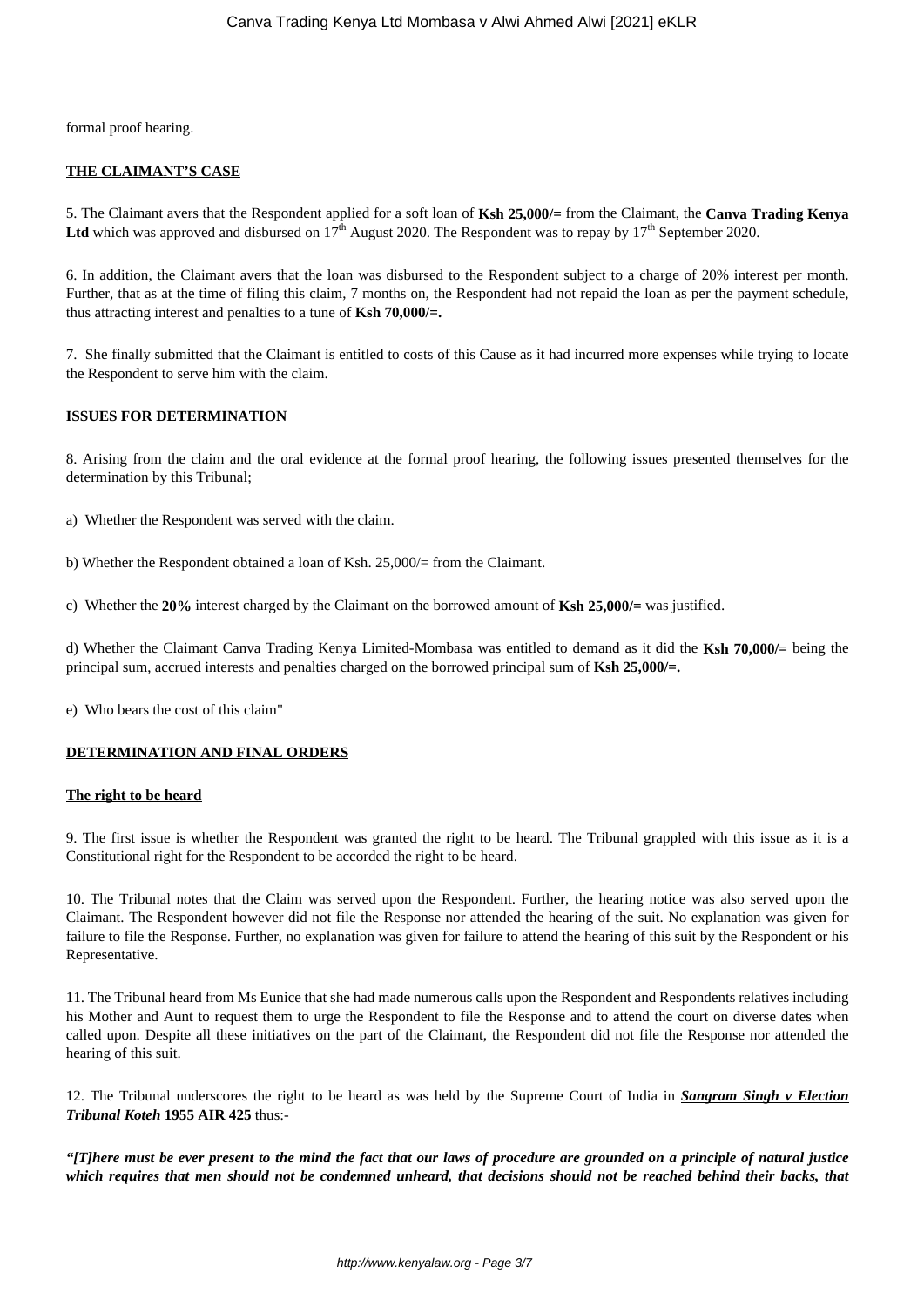*proceedings that affect their lives and property should not continue in their absence and that they should not be precluded from participating in them. Of course, there must be exceptions and where they are clearly defined they must be given effect to. But taken by and large, and subject to that proviso, our laws of procedure should be construed, wherever that is reasonably possible, in the light of that principle."*

13. Every party in a case has a right to be heard and subsequently, that right should not be denied unless there are very good reasons for doing so. The Tribunal having considered the facts and prevailing circumstances set the suit for formal proof hearing on 1st July 2021. The Tribunal was convinced that Respondent was served with the claim and was accorded reasonable time to file and serve the Response. It cannot therefore be said that the Respondent was denied the Constitutional right to be heard.

14. In allowing this suit to proceed to formal proof hearing, the Tribunal was also guided by the Constitutional principles of the right to be heard and the reasoning of the appellate court in *James Kanyiita Nderitu & Another [2016] eKLR*, where the Court of Appeal stated as follows:

*"From the outset, it cannot be gainsaid that a distinction has always existed between a default judgement that is regularly entered and one which is irregularly entered. In a regular default judgement, the defendant will have been duly served with summons to enter appearance or to file defence, resulting in default judgment.*

15. This point is further emphasised by *Ojwang, J (as he then was) in Mungai –vs- Gachuhi and Another [2005] eKLR* c**ited** with approval in the case of **Signature Tours & Travel Limited -V- National Bank of Kenya Limited** [2017] eKLR **when he stated as follows:** 

"**a court decision stands as a final decision only when a proper hearing has taken place and the parties and those who ought to be enjoined as parties have been fully heard and their representations concluded, unless they elect to forgo the opportunity."**

16. The Tribunal is guided by the Constitutional principles of the right of a party to be heard while noting that this right should not create injustice and prejudice to others. Having found that there was proper service and that there was no justification for the failure to file the Response and attend the hearing of the suit, the Tribunal was convinced that it was proper and justifiable in the circumstances to allow the matter to proceed to formal proof on 1st July 2021.

## **Loan advanced**

17. As to whether the Respondent obtained a Ksh. 25,000/= loan from the Claimant, the Claimant relied on a loan agreement dated  $17<sup>th</sup>$  August 2020. The agreement was signed by the Respondent on  $17<sup>th</sup>$  August 2020. The copy of the identity card and passport photo for the Respondent and his guarantor identified as Mr. Abubakar Mohamed Ali were annexed on the loan agreement form. Other terms of the contract including the 20% interest rate payable per month were set out. The form was marked in red ink "*disbursed 25,000*/=." No evidence was presented to the contrary. We therefore find that the Claimant granted the Respondent a loan facility of Ksh. 25.000/=.

## **Interest charged**

18. The Tribunal while considering the claim herein and the Respondent's reply was concerned that the principal sum of Ksh.25,000/= advanced on  $17<sup>th</sup>$  August 2020 had attracted interest and penalties to the tune of Ksh. 45,000/= in 7 months. In **Pius Kimaiyo Lagat v Co-operative Bank of Kenya Limited** [2017] eKLR, the Court of Appeal was confronted with a related challenge and ruled thus:

**"There is a perennial vexing nightmare for borrowers who take a relatively small loan from a lending institution, but few years down the line, the institution drops a bombshell of a demand for the immediate payment of a colossal sum, literally bankrupting the borrower, if not confining him/her to a hospital bed due to depression. The main bones of contention are invariably; uncertainty of lending terms and documentation, fluctuating rates of interest, penalty interest, default charges, interests on arrears, additional interest, commissions, bank charges, Bank statements or lack of them, among others which may or not have been part of the written contract"**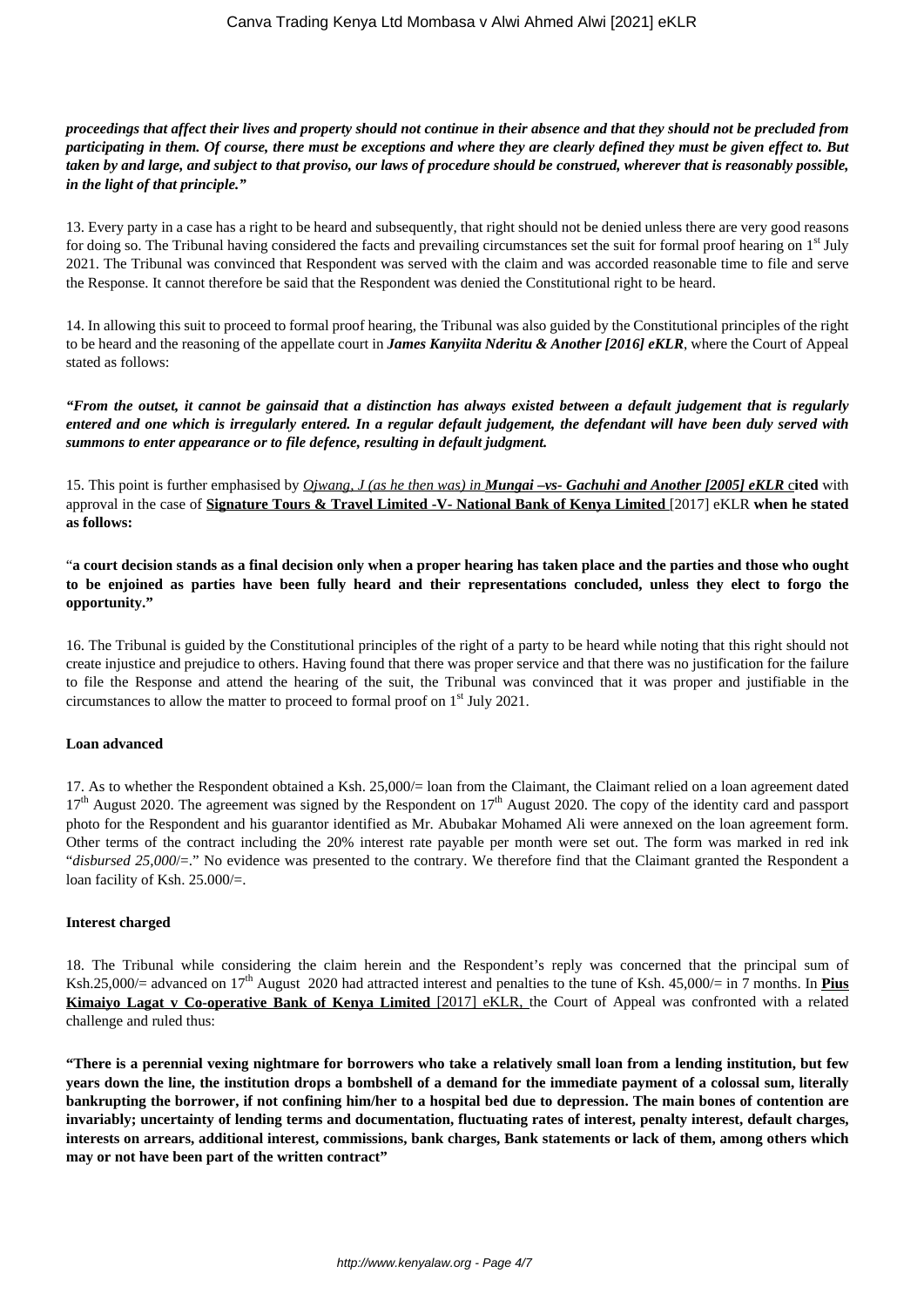19. We have perused through the statement of claim, the attached application form which contains the loan agreement. The relevant part is paragraph 6 titled "LOAN AGREEMENT" with the following relevant clauses:

*a) "(1) In pursuance of the said agreement and in consideration of the promises of the agreement and of the loan application form duly filled by the borrower and whose details have been duly approved by the lender and annexed as a schedule hereto, the lender HEREBY ADVANCES the borrower the sum of Ksh. 30,000/= (hereinafter referred to as the loan amount receipt whereof hereby acknowledged.*

*b) (2) The loan amount is subject to interest being charged at a flat rate of 20% per month.* 

*c) (8) I hereby authorise Canva Trading Ltd to deduct the fee from the loan request and disburse the balance."* 

20. The agreement was signed by Respondent on  $17<sup>th</sup>$  August 2020. It is believed that the 5,000/= out of the 30,000/= approved accounted for the loan fee. The Respondent therefore received Ksh. 25,000/=.

21. Our reading of the agreement is that the Respondent was bound to pay **20%** interest on the loan per month. However, on the face of the Loan agreement and Loan application, we are unable to find the time limit of the defaulting party's' interest rate accrual. We also take note that the interest on the principal sum has increased exponentially and stood at Ksh. 45,000/= against the principal sum of Ksh. 25,000/= in 7 months.

22. The Tribunal notes that whereas it *is not for the court to rewrite a contract for the parties*, where a contract between parties is exploitative, courts have not been shy to interfere as held by the Court of Appeal in the case of **National Bank of Kenya Ltd Vs. Pipeplastic Sankolit (K)LtdCivil Appeal No.95 of 1999.** The court held as follows:

**"a court of law cannot rewrite a contract with regard to interest as parties are bound by the terms of their contract. Nevertheless, courts have never been shy to interfere with or refuse to enforce contracts which are unconscionable, unfair or oppressive due to procedural abuse...."**

23. We hold the view that whereas the parties are bound by their agreements and terms thereto, such terms should apply in accordance with the law and where it is determined to be unfair, unconscionable and oppressive, we should not hesitate to re-state the law so as to protect the interest of the parties and by extension advance the public interest.

24. We therefore find that the interest chargeable without clarity on time limit upon the determination that the loan is nonperforming is unmerited. In the case of **Danson Muriuki Kihara-v-Amos Kuthua Gatungo (2012) eKLR,** the court addressed a related issue thus:-

**"the plaintiff/appellant filed a claim for Ksh.40,000/=plus interest at 50% per month. The matter proceeded to full hearing and the learned trial magistrate entered judgement for Ksh 40,000/= plus cost and interests at court rates. Theappellant appealed against the Judgement on ground that the interest payable was reduced from 50% per month to court rates. The court held that the interest rate of 50% was unconscionableand upheld the decision of allowing interest at Court rates."**

25. Thus, clearly showing that the Court can interfere even where parties have agreed on a rate of interest as long as it is shown that the rate is illegal, unconscionable or oppressive. We therefore find that the parties were at liberty to agree on the interest rate chargeable for a determinable period of time and that once the loan is non performing, it shall be subject to the limitations set out under the *in duplum rule.* 

#### **Amount due and interest payable**

26. As regards the third issue, the Tribunal was concerned by the finding that the Respondent's debt rose exponentially from the principal sum of **Ksh 25,000/=** to the current **Ksh 70,000/=** before this claim was filed.

27. It was apparent that the Claimant demanded more than 2 times the principal amount borrowed by the Respondent.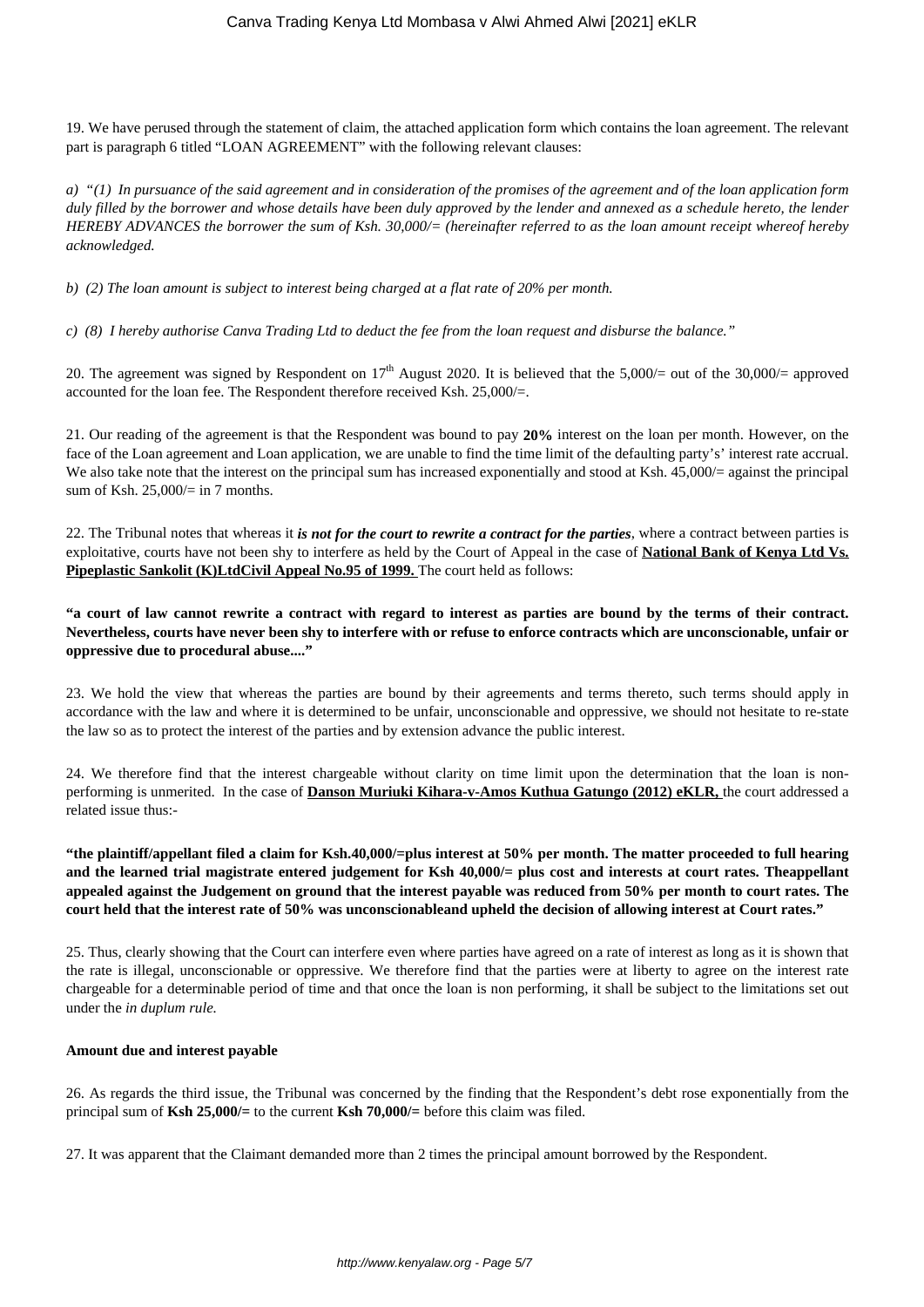28. Therefore, in order to make a just determination of this issue, the Tribunal had to rely on the principles of lending by financial institutions drawn from Section 44A of the Banking Act which provides statutory application of the *In duplum rule.* For clarity, we cite the Court of Appeal in **Kenya Hotels Ltd Vs. Oriental Commercial Bank Ltd (Formerly Known as Delphis Bank Limited) (2019)** e KLR, which stated that the rule is to the effect that interest ceases to accumulate upon any amount of loan owing once the accrued interest equals the amount of loan advanced....''

29. It was observed by the Court of Appeal that the principle of *In duplum* has been applied by the courts with reasonable degree of consistency citing the following cases;

#### 1) **Lee G. Muthoga V.Habib Zurich Finance (K) Limited (2016)**

2) **Mwambeja Ranching Company limited & another V.Kenya National Capital Corporation (2019) eKLR**, just to cite a few where the In duplum rule has been invoked.

**30.** Similarly, in the most recent case, the Court of Appeal in **Housing Finance Company of Kenya Limited v Scholarstica Nyaguthii Muturi & Another [2020] e KLR reiterated the application of the rule thus:** 

**"As we have shown section 44A of the Banking Act came into force on the 1st May, 2007. That provision of law sets up the maximum amount of money a banking institution that grants a loan to a borrower may recover on the original loan. The banking institution is limited in what it may recover from a debtor with respect to a non performing loan and the maximum recoverable amount is defined as follows in section 44A(2):** *"***The maximum amount referred in subsection (1) is the sum of the following –**

**a) The principal owing when the loan becomes non -performing;**

**b) Interest, in accordance with the contract between the debtor and the institution, not exceeding the principal owing when the loan becomes non- performing; and**

**c) Expenses incurred in the recovery of any amounts owed by the debtor.**

**By that provision if a loan becomes non -performing and the debtor resumes payment on the loan and then the loan becomes non performing again the limitation under the said paragraphs shall be determined with respect to the time the loan last became non performing."**

31. The rationale for this rule is therefore to safeguard the interests of the parties against any form of injustice, oppression or exploitation as they perform their contractual obligations. Despite their right to freely contract, they must at all material times put themselves into an inquiry on the existence and the potential application of the rule.

32. An analysis of the foregoing rule and its safeguards, leads the Tribunal to make a determination of this claim guided by the provisions of S.44A of the Banking Act which sets the maximum amount of money a banking institution that grants a loan to the borrower. The Claimants by their own description consider themselves small and micro finance institution, we are of the considered view that the Claimant herein should also abide by the *In duplum* rule as required of any financial institution.

33. This Tribunal is therefore persuaded that the Claimant is not entitled to the ksh.70,000/= since this amount is more than double the principal amount it disbursed to the Respondent. The Tribunal is equally persuaded that the 20% interest rate chargeable is only applicable for a determinable period subject to the *in duplum* rule set out above.

#### **Costs**

34. On the issue of costs, the Tribunal notes that the Claimant has encountered considerable cost in sustaining this claim. We find that it is fair and just to award costs to the Claimant.

#### **Orders**